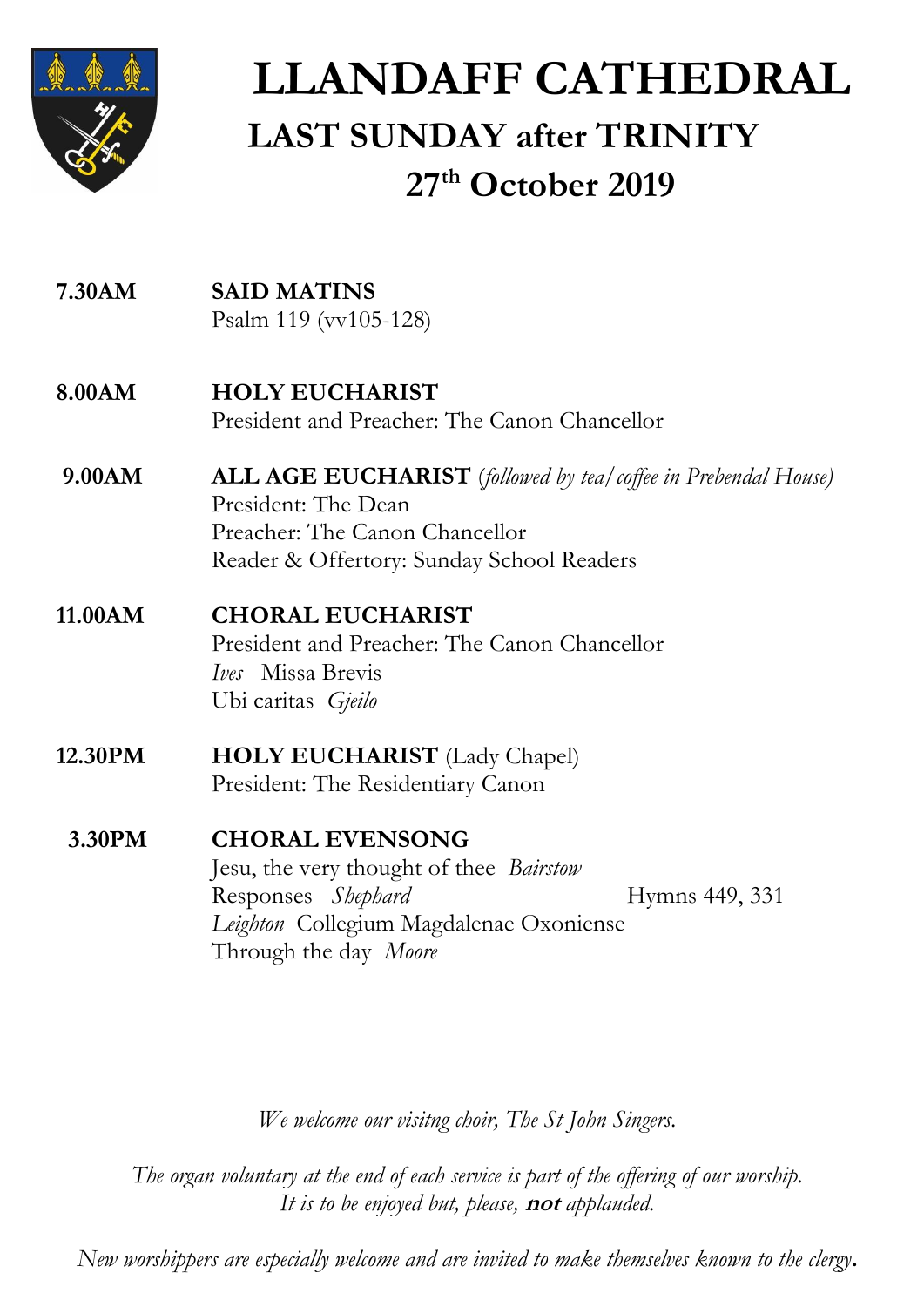### **THE PROCESSIONAL HYMN**

'Lift up your hearts!' We lift them, Lord, to thee; here at thy feet none other may we see: 'Lift up your hearts!' E'en so, with one accord, we lift them up, we lift them to the Lord.

Above the level of the former years, the mire of sin, the slough of guilty fears, the mist of doubt, the blight of love's decay, O Lord of light, lift all our hearts to-day.

Above the swamps of subterfuge and shame, the deeds, the thoughts, that honour may not name, the halting tongue that dares not tell the whole, O Lord of truth, lift every Christian soul.

Lift every gift that thou thyself hast given: low lies the best till lifted up to heaven; low lie the bounding heart, the teeming brain, till, sent from God, they mount to God again.

Then, as the trumpet-call in after years, 'lift up your hearts!' rings pealing in our ears, still shall those hearts respond with full accord, 'We lift them up, we lift them to the Lord.'

Words: Henry Montagu Butler (1833-1918) Music: WOODLANDS Walter Greatorex (1877-1949)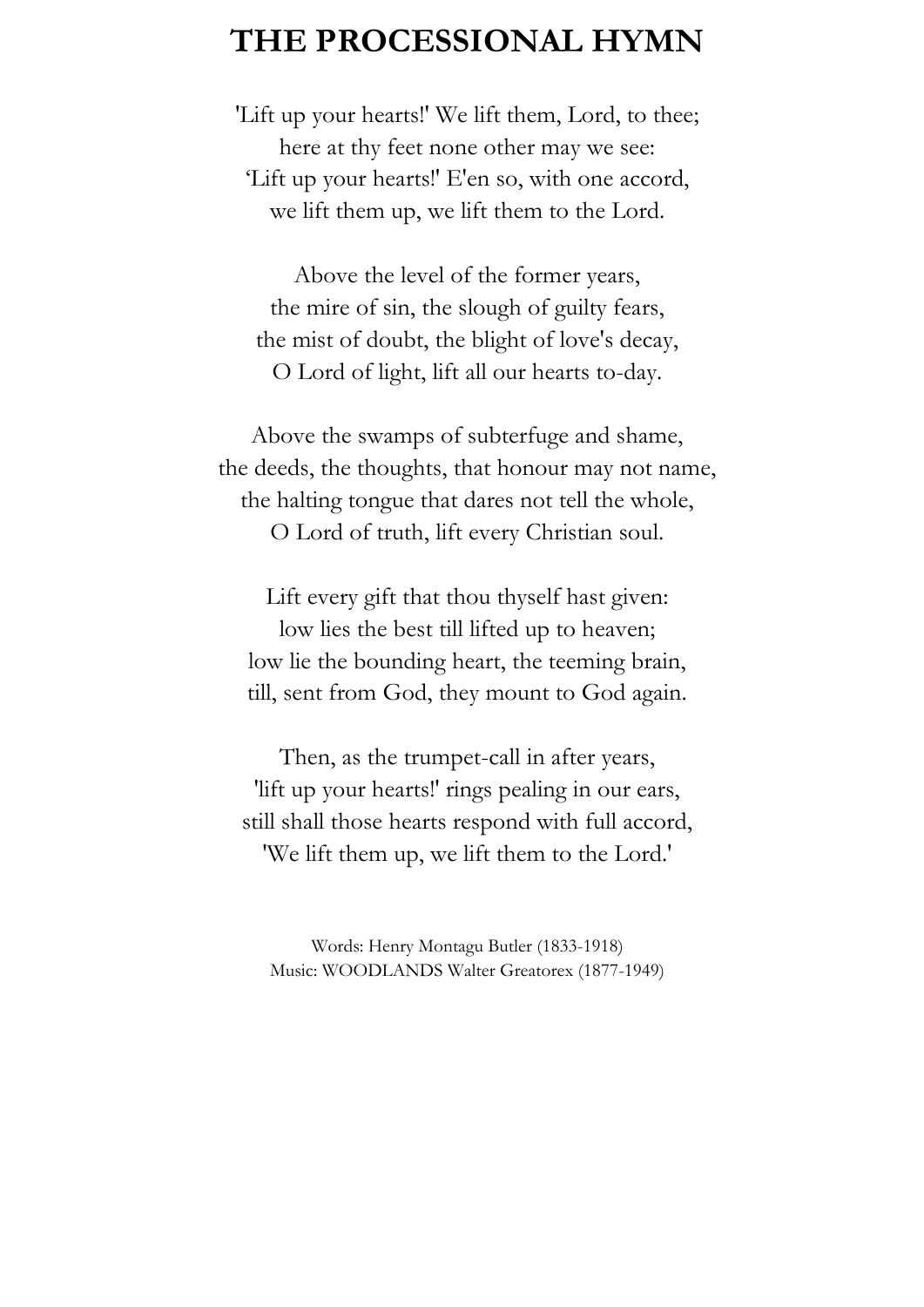#### **Collect**

Blessed Lord, who caused all holy scriptures to be written for our learning: help us so to hear them, to read, mark, learn and inwardly digest them, that, through patience and the comfort of your holy word, we may embrace and for ever hold fast the hope of everlasting life, which you have given us in our Saviour Jesus Christ, who is alive and reigns with you and the Holy Spirit, one God, now and for ever. **Amen.**

### **A reading from the Prophet Isaiah** Isaiah 45. 22-25

Turn to me and be saved, all the ends of the earth! For I am God, and there is no other. By myself I have sworn, from my mouth has gone forth in righteousness a word that shall not return: 'To me every knee shall bow, every tongue shall swear.'

Only in the Lord, it shall be said of me, are righteousness and strength; all who were incensed against him shall come to him and be ashamed. In the Lord all the offspring of Israel shall triumph and glory.

*This is the word of the Lord.*

**Thanks be to God.**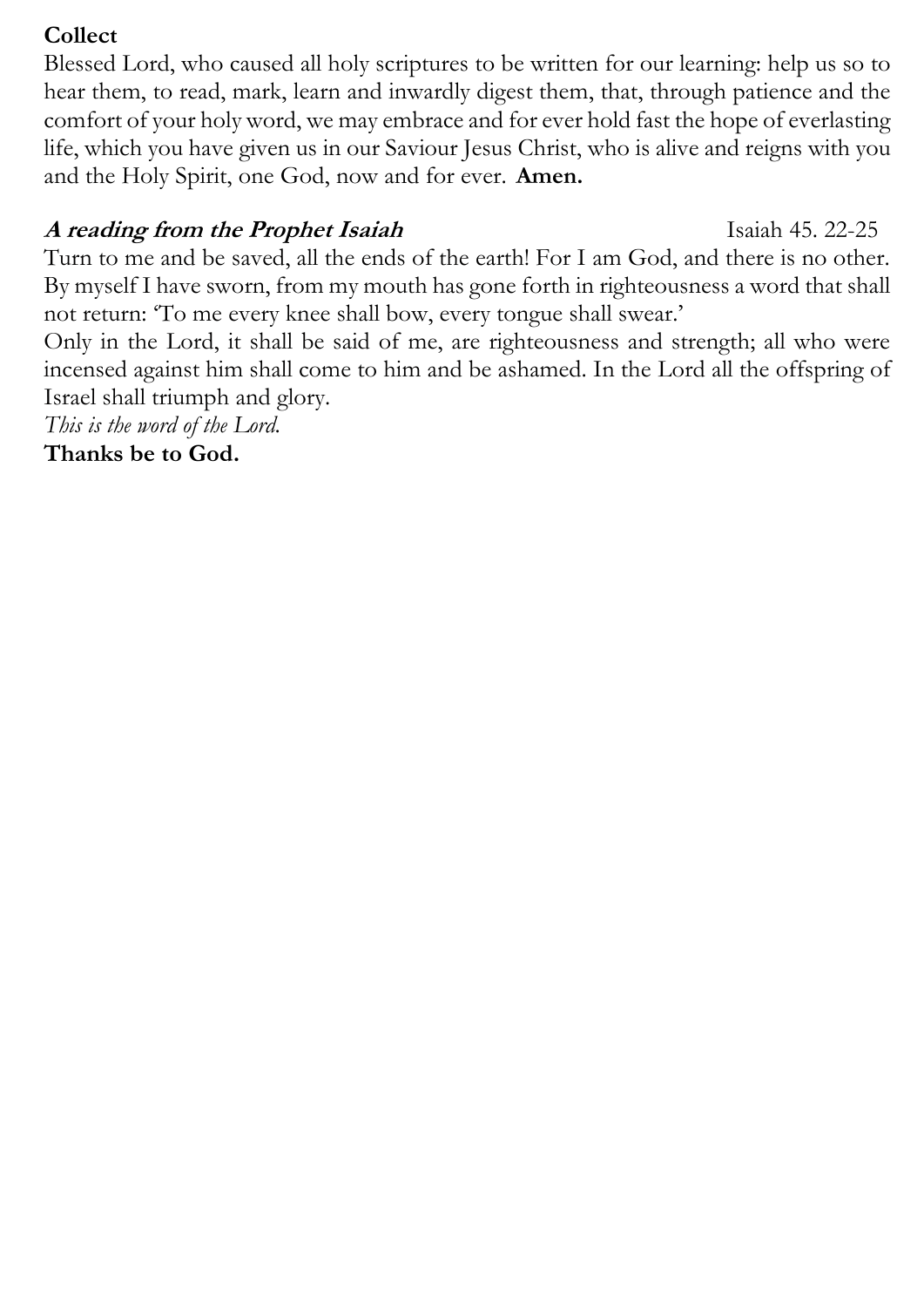## **PSALM 119 (VV129-136)**

- **129.** Wonderful are thy testimonies: therefore doth my soul keep them.
- **130.** When thy word goeth forth it giveth light: it giveth understanding unto the simple.
- **131.** I open my mouth and draw in my breath for joy: because I long for thy commandments.
- **132.** O look thou upon me and be merciful unto me: as thou art wont to do unto those that love thy name.
- **133.** Order my steps according to thy word: and so shall no wickedness have dominion over me.
- **134.** O deliver me from the wrongful dealings of men: and so shall I keep thy precepts.
- **135.** Shew the light of thy countenance upon thy servant: and teach me thy statutes.
- **136.** Mine eyes gush out with water: because men keep not thy law.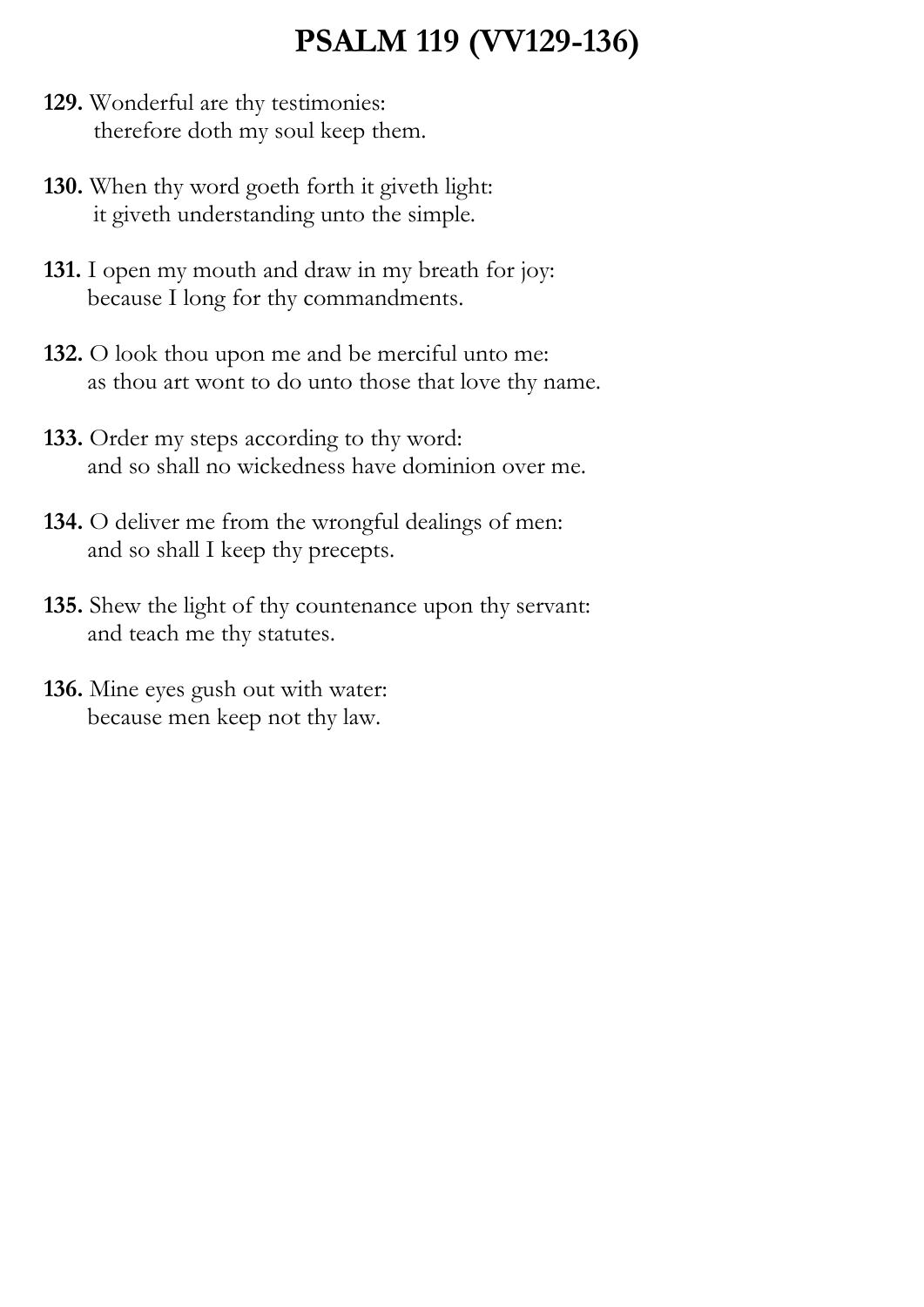#### A reading from the Letter of St Paul to the Romans. Romans 15. 1–6

We who are strong ought to put up with the failings of the weak, and not to please ourselves. Each of us must please our neighbour for the good purpose of building up the neighbour. For Christ did not please himself; but, as it is written, 'The insults of those who insult you have fallen on me.' For whatever was written in former days was written for our instruction, so that by steadfastness and by the encouragement of the scriptures we might have hope. May the God of steadfastness and encouragement grant you to live in harmony with one another, in accordance with Christ Jesus, so that together you may with one voice glorify the God and Father of our Lord Jesus Christ.

*This is the word of the Lord.* 

**Thanks be to God.**

### *Listen to the Gospel of Christ according to Saint Luke*. Luke 4. 16-24

### **Glory to you, O Lord.**

When Jesus came to Nazareth, where he had been brought up, he went to the synagogue on the sabbath day, as was his custom. He stood up to read, and the scroll of the prophet Isaiah was given to him. He unrolled the scroll and found the place where it was written: 'The Spirit of the Lord is upon me, because he has anointed me to bring good news to the poor. He has sent me to proclaim release to the captives and recovery of sight to the blind, to let the oppressed go free, to proclaim the year of the Lord's favour.' And he rolled up the scroll, gave it back to the attendant, and sat down. The eyes of all in the synagogue were fixed on him. Then he began to say to them, 'Today this scripture has been fulfilled in your hearing.' All spoke well of him and were amazed at the gracious words that came from his mouth. They said, 'Is not this Joseph's son?' He said to them, 'Doubtless you will quote to me this proverb, "Doctor, cure yourself!" And you will say, "Do here also in your home town the things that we have heard you did at Capernaum." And he said, 'Truly I tell you, no prophet is accepted in the prophet's home town.' *This is the Gospel of the Lord.* 

#### **Praise to you, O Christ.**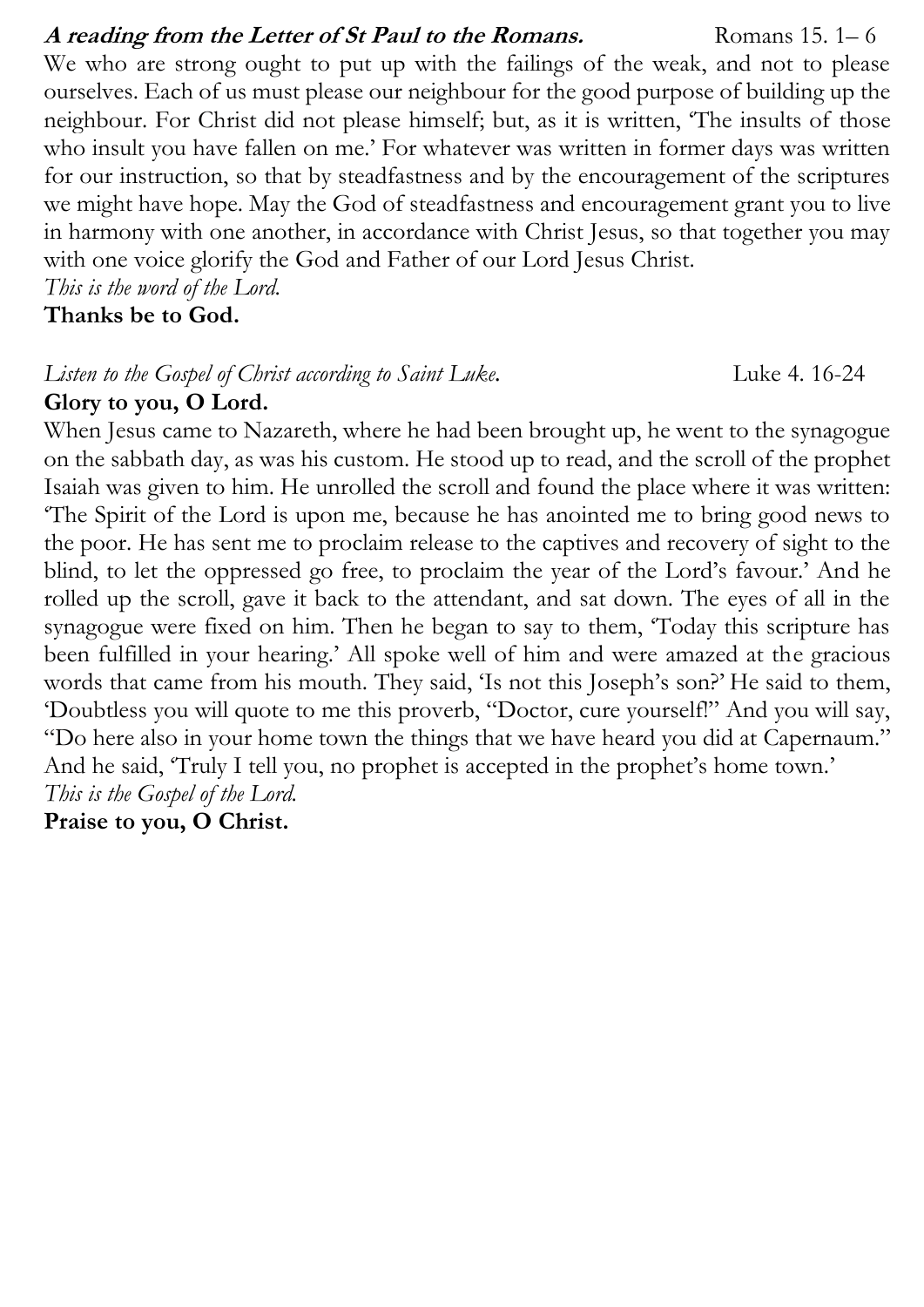### **OFFERTORY HYMN**

Just as I am, without one plea but that thy blood was shed for me, and that thou bidst me come to thee, O Lamb of God, I come.

Just as I am, and waiting not to rid my soul of one dark blot, to thee, whose blood can cleanse each spot, O Lamb of God, I come.

Just as I am, though tossed about with many a conflict, many a doubt, fightings within and fears without, O Lamb of God, I come.

Just as I am, poor, wretched, blind; sight, riches, healing of the mind, Yea, all I need, in thee to find, O Lamb of God, I come.

Just as I am, thou wilt receive, wilt welcome, pardon, cleanse, relieve: because thy promise I believe, O Lamb of God, I come.

Just as I am (thy love unknown has broken every barrier down), now to be thine, yea, thine alone, O Lamb of God, I come.

Just as I am, of that free love the breadth, length, depth, and height to prove, here for a season, then above, O Lamb of God, I come.

Words: Charlotte Elliott (1789-1871) Music: SAFFRON WALDEN Arthur Henry Brown (1830-1926)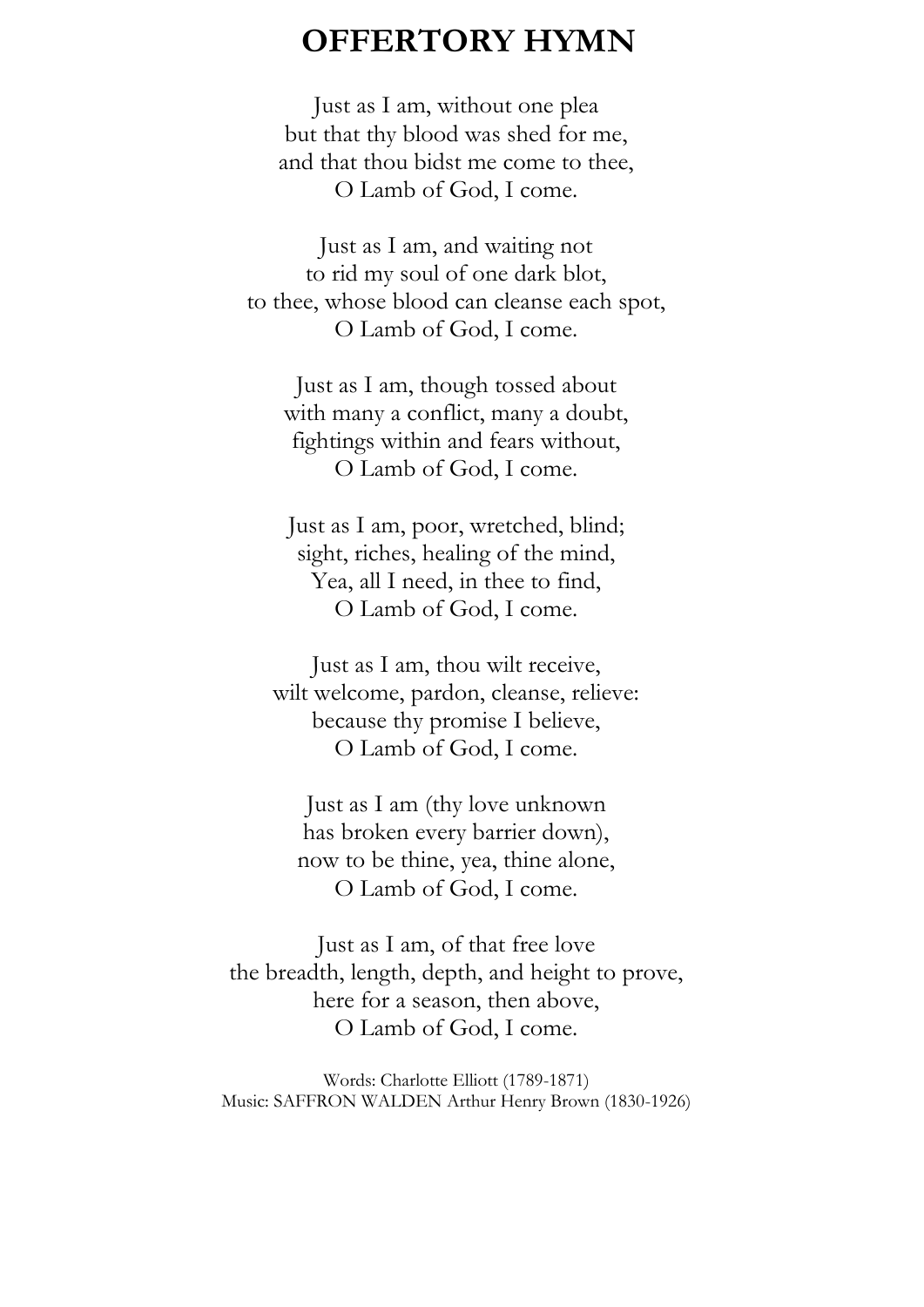### **POST COMMUNION HYMN**

Father of heaven, whose love profound a ransom for our souls hath found, before thy throne we sinners bend, to us thy pardoning love extend.

Almighty Son, incarnate Word, our Prophet, Priest, Redeemer, Lord, before thy throne we sinners bend, to us thy saving grace extend.

Eternal Spirit, by whose breath the soul is raised from sin and death, before thy throne we sinners bend, to us thy quickening power extend.

Thrice Holy! Father, Spirit, Son; mysterious Godhead, Three in One, before thy throne we sinners bend, grace, pardon, life to us extend.

Words: Edward Cooper (1770-1833) Music: RIVAULX John Bacchus Dykes (1823-1876)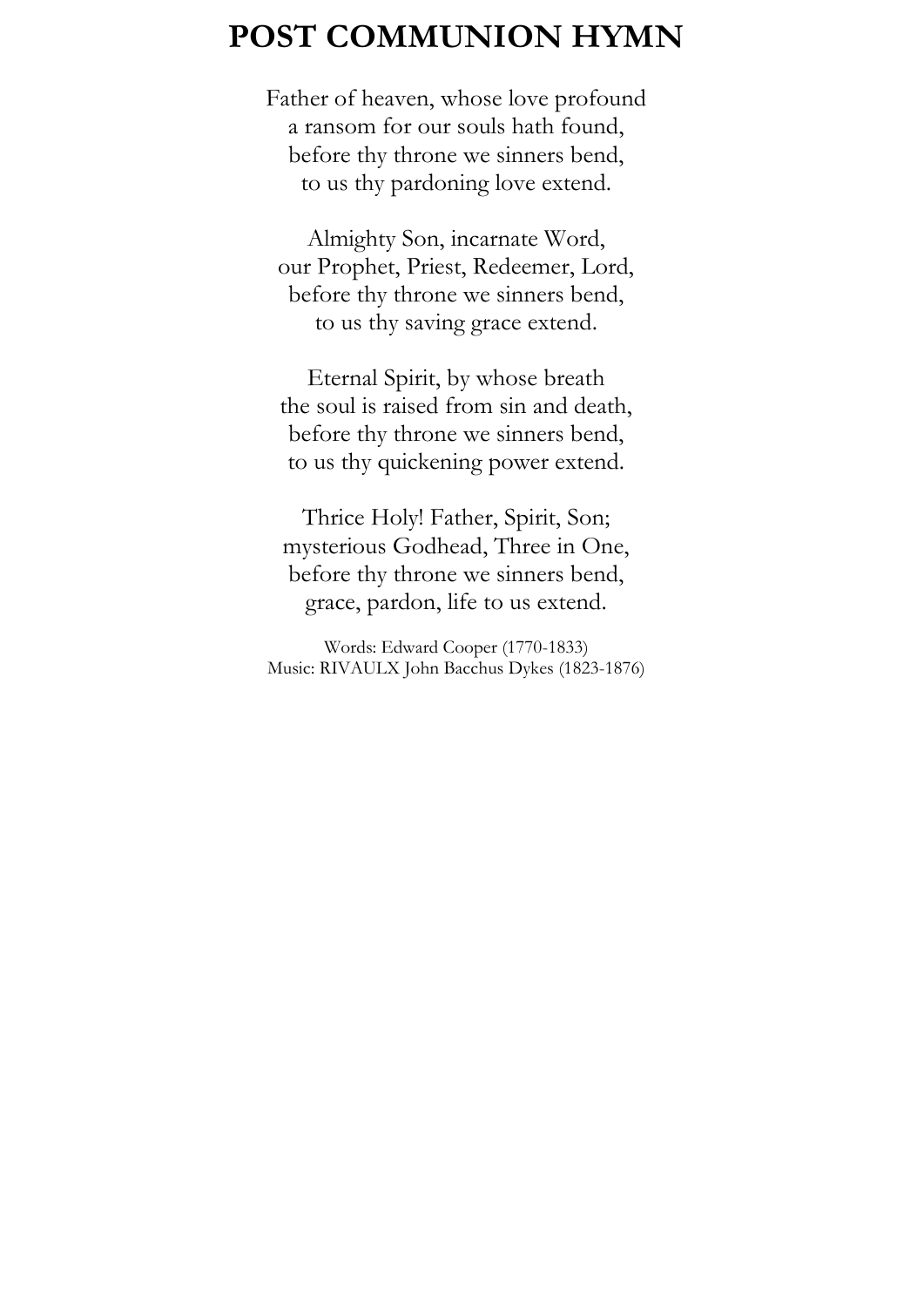### **WEEKLY PRAYER INTENTIONS**

| Sunday:    | The Church of Ceylon<br>The Deanery of Pontypridd: The Rev'd Canon Michael Gable                                           |
|------------|----------------------------------------------------------------------------------------------------------------------------|
| Monday:    | The Diocese of Renk (South Sudan)<br>The Parish of Pontypridd: The Rev'd Canon Michael Gable                               |
| Tuesday:   | The Diocese of Rhode Island (The Episcopal Church)<br>The Parish of Llantrisant: The Rev'd Canon Viv Parkinson             |
| Wednesday: | The Diocese of Dar-es-Salaam (Tanzania)<br>The Retired Clergy Society: The Rev'd Canon Edward Dowding                      |
| Thursday:  | The Diocese of Davao (Philippines)<br>The Parish of Llantwit Fardre: The Rev'd Philip Gullidge                             |
| Friday:    | The Diocese of Rio Grande (The Episcopal Church)<br>The Parish of Pontyclun & Talygarn w Llanharry: Priest to be appointed |
| Saturday:  | The Diocese of Rochester (England)<br>The Deanery of Rhondda: The Rev'd Canon Ruth Moverley                                |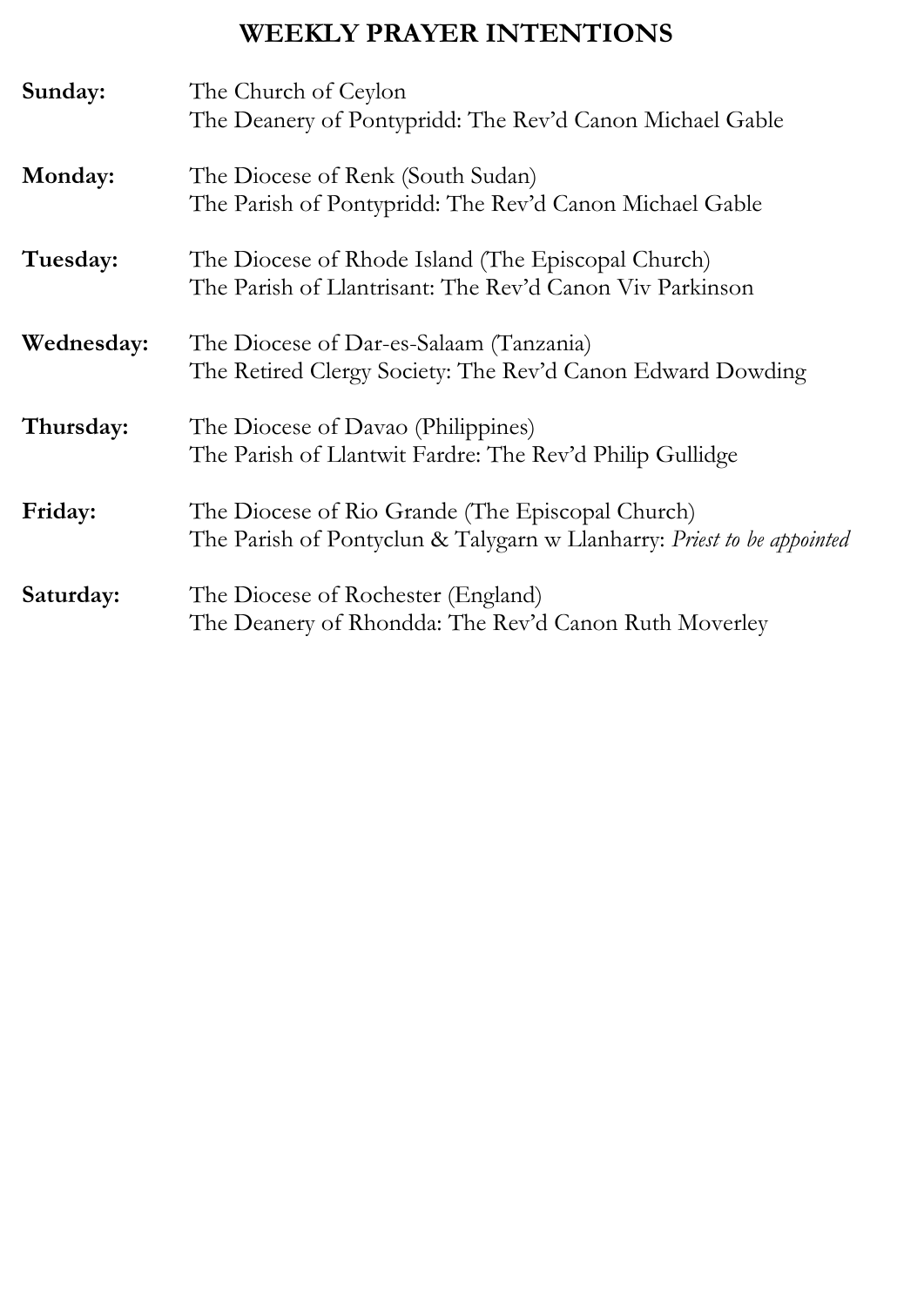#### **Those who have asked for prayer:**

Roger Rathbone, Catherine Hughes, Archie Conway-Gardner, Ray Edwards, Sister Elizabeth SLG, Isobell Purcell, Mary Robertson, Margaret Harries.

#### **The long term sick and housebound, among them:**

Natalie Doreen Evans, John Brewster, Mary Wines, Sid Baldwin, Tom Bailey, Dafydd Hughes, Fred Mudge, Marjorie Mudge, Mary Robertson.

#### **The departed:**

*For those who have died recently*: Jane Elizabeth Jones, Raymond Roberts (Priest), Alan Rabjohns (Priest), John Webb, John Cynan.

*Year's mind:*

| 27 October<br>28 October<br>29 October               | David Ardwyn Jones, Jacqueline Davies, Marjorie Morgan.<br>Trevor Rendall Jones (Priest).<br>Delme Jenkins (Priest), Florence Isobel Pegler,<br>Clifford Gwyn Jones, Joanna Fenn. |
|------------------------------------------------------|-----------------------------------------------------------------------------------------------------------------------------------------------------------------------------------|
| 30 October<br>31 October<br>1 November<br>2 November | Gwynneth May John.<br>Evelyn Morgan, Howard Evans, Alan Lewis Evans.                                                                                                              |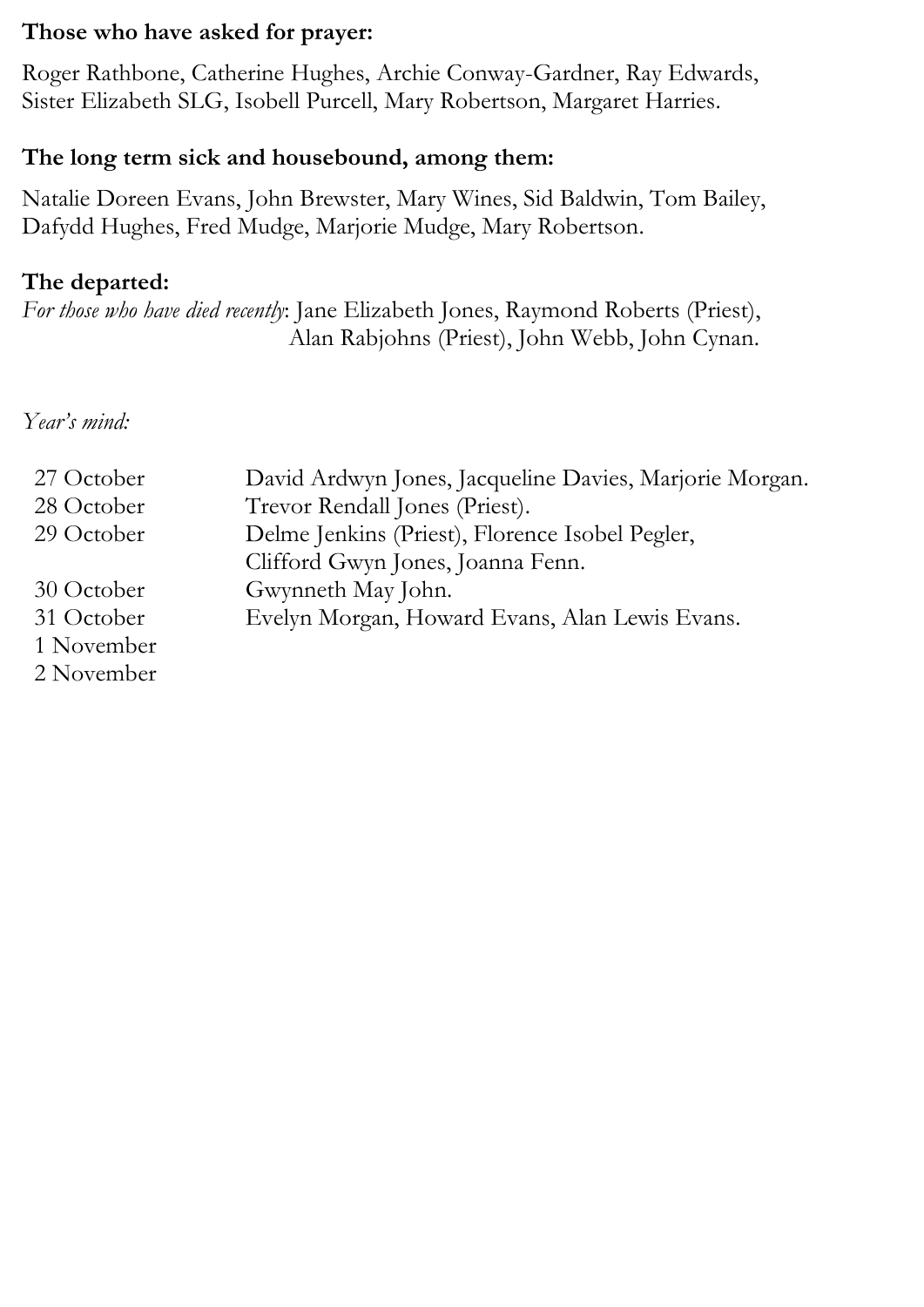#### **NOTICES**

**Saturday Eucharist -** A number of older members in our congregation have described the difficulties they experience walking up and down the hill to the Cathedral. We can't move the Cathedral of course! But we are going to try, on an experimental basis, holding a Eucharist in the Parish Hall each Saturday morning at 9.30am rather than the Teilo Chapel. This new arrangement will begin the 2<sup>nd</sup> November.

**Bible Reading Notes –** Would you like to use Bible reading notes with a short daily passage, explanation and prayer? These can be ordered from the Bible Reading Fellowship through Jean Wines (contact her on 029 2056 5517).

**Save the Children Concert 7th November 7pm –** We would like to invite you all to our centenary concert. Save the children have been helping children for 100 years, and with your support we hope it to be another 100! Please support us by attending our concert on the 7<sup>th</sup>. You wouldn't just be funding our charity, but also helping those in need. Tickets are  $f(20)$  and available at Garlands and [https://www.eventbrite.co.uk/e/save-the](https://www.eventbrite.co.uk/e/save-the-children-concert-tickets-74278867091)[children-concert-tickets-74278867091.](https://www.eventbrite.co.uk/e/save-the-children-concert-tickets-74278867091) We looking forward to seeing you there!

**Saint Teilo's Guild** - We are having a fashion show from the Edinburgh Woollen Shop this week and hope that many of you will be able to support our rather nervous models! The show will take place on Monday October 28<sup>th</sup> at 2pm in the Parish Hall. Visitors are always welcome.

**Cardiff Foodbank -** We are just writing to say thank you so much for the kind donation of 221.6 kg of food donated by Llandaff Cathedral to Cardiff Foodbank from July to September 2019. This will enable us to feed 19 individuals for three days. You are helping us to make a difference in the lives of people in real need and we couldn't do it without you.

**Embrace the Middle East -** a Quiet Day has been arranged for supporters of this Christian charity, following its concert last month. It will be taking place at Nicholaston House on Gower next Saturday 2nd November. Places are still available and details of how to book are obtainable by email from  $info@embraceme.org$  or by phoning 01494 897950.

**Bible Study -** Canon Jan plans to start a new group to discuss how we interpret Scripture and put it into practice in our own lives, looking particularly at the Sunday readings. If you would be interested in this please contact her; the group is likely to run on Saturday mornings.

**Can you help? -** Do you have a spare room or space to take in a female asylum-seeker from our congregation who will lose her current accommodation at the end of October? If so please speak to Canon Jan or any of the clergy.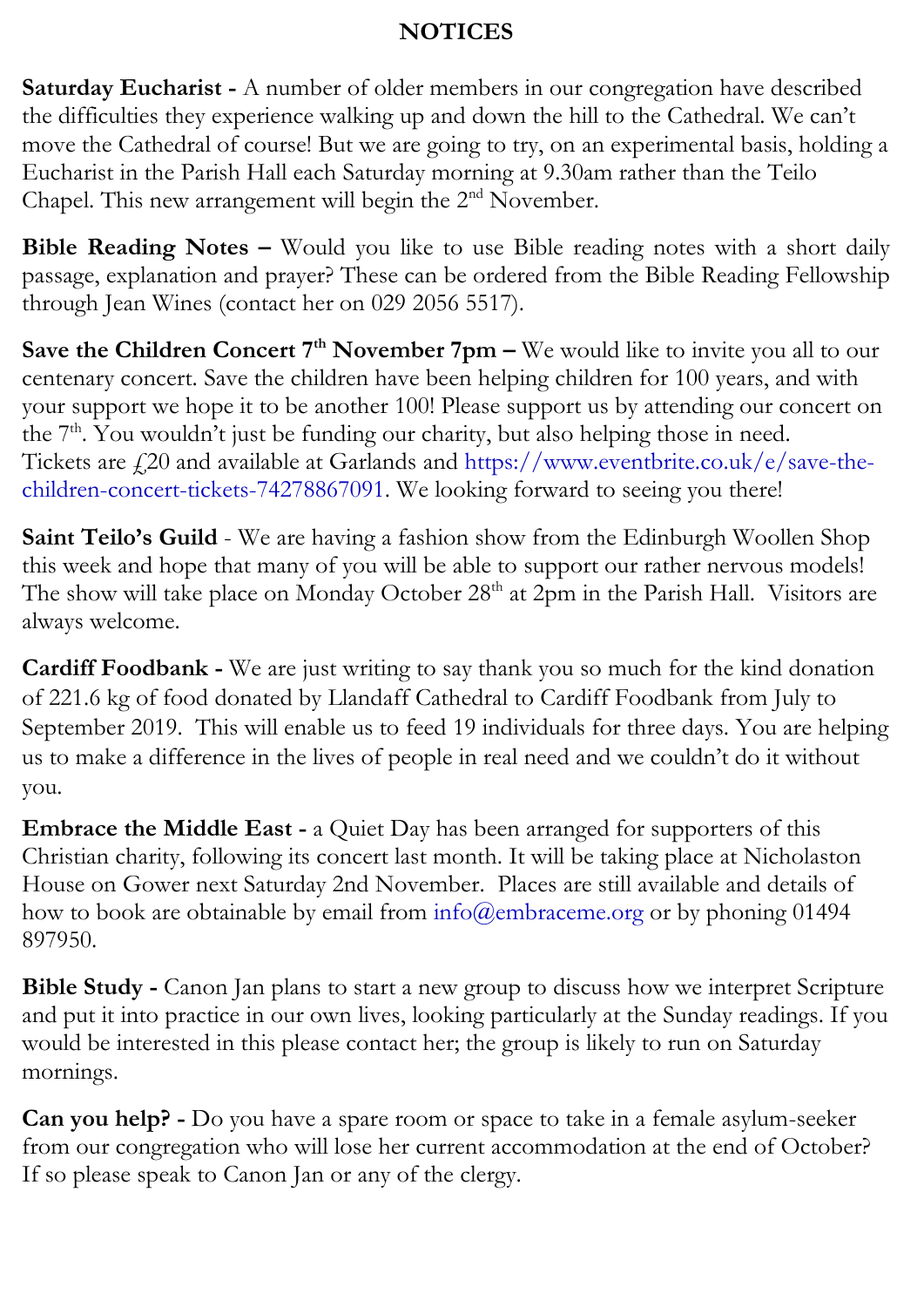### **SERVICES AND EVENTS THIS WEEK**

| Monday              | 8.30am             | Morning Prayer (St Dyfrig Chapel)                        |
|---------------------|--------------------|----------------------------------------------------------|
| $SIMON$ & Jude,     | 10.00am            | Holy Eucharist (St Dyfrig Chapel)                        |
| Apostles            | 5.30pm             | Evening Prayer                                           |
| Tuesday             | 8.30am             | Morning Prayer (St Dyfrig Chapel)                        |
|                     | 10.00am            | Holy Eucharist (St David Chapel)                         |
|                     | 5.30pm             | Evening Prayer                                           |
| Wednesday           | 8.30am             | Morning Prayer (St Dyfrig Chapel)                        |
| Richard Hooker      | 10.00am            | Holy Eucharist (St David Chapel, followed by tea/coffee) |
|                     | 2.00 <sub>pm</sub> | Father Raymond Roberts Funeral @ St Woolos               |
|                     | 5.30pm             | Evening Prayer                                           |
| Thursday            | 8.30am             | Morning Prayer (St Dyfrig Chapel)                        |
| Vigil of All Saints | 10.00am            | Yr Offeren (St Dyfrig Chapel)                            |
|                     | 5.30 <sub>pm</sub> | Evening Prayer                                           |
| Friday              | 10.00am            | Holy Eucharist (Lady Chapel)                             |
|                     | 5.30pm             | Evening Prayer                                           |
| Saturday            | 9.30am             | Holy Eucharist (St Teilo Chapel)                         |
|                     | 5.30 <sub>pm</sub> | Choral Evensong                                          |

#### **Weekly Notes**

Notices for the Weekly Notes to be received no later than 9.30am each Thursday. Please contact the Cathedral Office on 029 2056 4554 or [admin@llandaffcathedral.org.uk](mailto:admin@llandaffcathedral.org.uk)

#### A printable version of the Weekly Notes is available on the website at **[www.llandaffcathedral.org.uk](http://www.llandaffcathedral.org.uk/)**

Your donations help significantly with the upkeep of this maginificent building. We invite you to give by means of Gift Direct (Giving with a Direct Debit). If you pay tax, however, the Cathedral can claim tax back to increase the value of your donation by 25%.We are enormously grateful to all who do this as an expression of their gratitude for God's great goodness. For more information please contact Helen Patterson on 029 2061 9166.